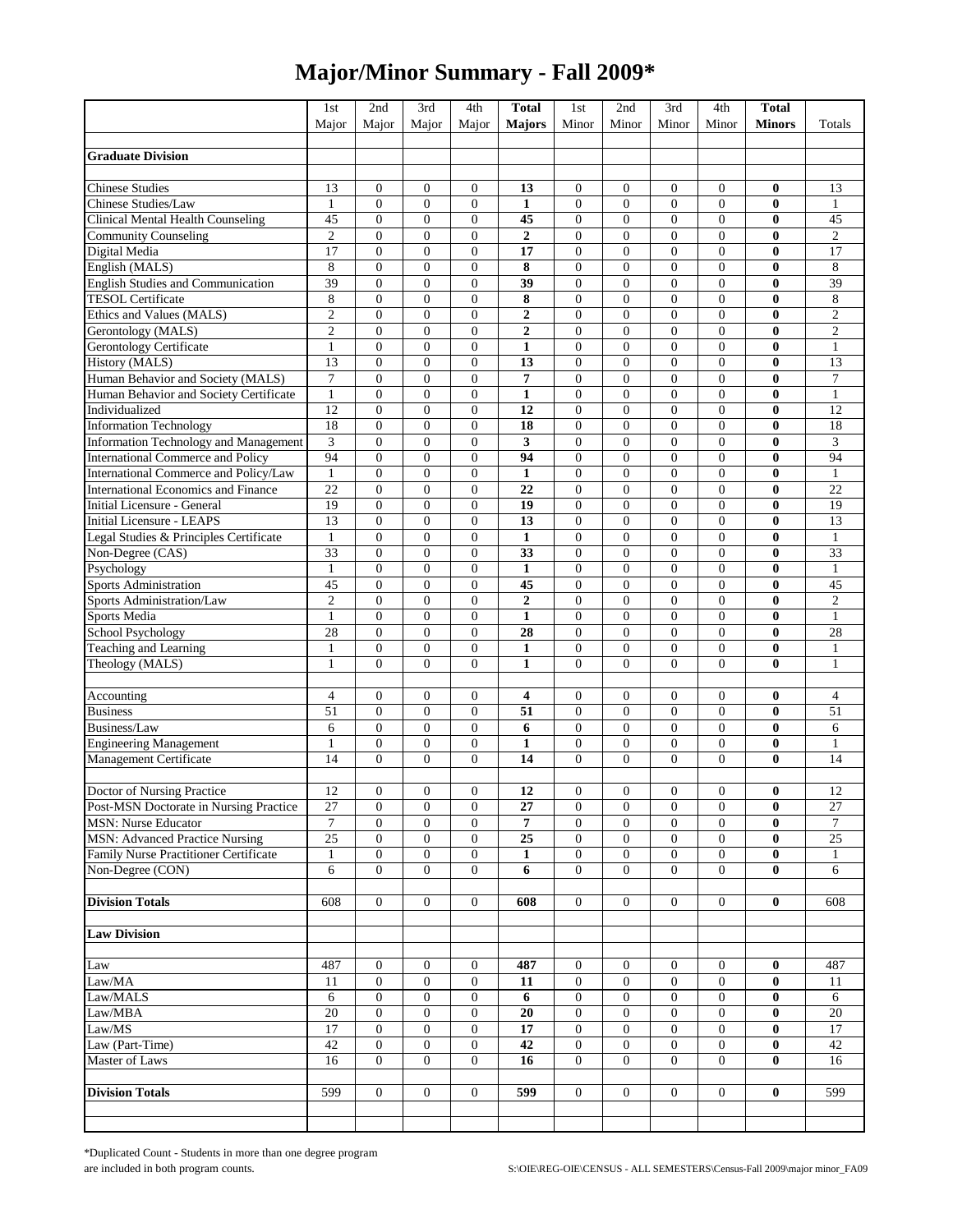## **Major/Minor Summary - Fall 2009\***

|                                      | 1st                   | 2nd                  | 3rd                                | 4th                            | <b>Total</b>            | 1st              | 2nd                   | 3rd                                  | 4th                            | <b>Total</b>     |                 |
|--------------------------------------|-----------------------|----------------------|------------------------------------|--------------------------------|-------------------------|------------------|-----------------------|--------------------------------------|--------------------------------|------------------|-----------------|
|                                      | Major                 | Major                | Maior                              | Major                          | <b>Majors</b>           | Minor            | Minor                 | Minor                                | Minor                          | <b>Minors</b>    | Totals          |
| <b>Undergraduate Division</b>        |                       |                      |                                    |                                |                         |                  |                       |                                      |                                |                  |                 |
| <b>Applied Statistics</b>            | $\overline{0}$        | $\boldsymbol{0}$     | $\mathbf{0}$                       | $\overline{0}$                 | $\bf{0}$                | 1                | 1                     | $\boldsymbol{0}$                     | $\overline{0}$                 | $\boldsymbol{2}$ | $\overline{c}$  |
| <b>Business Administration</b>       | $\overline{0}$        | $\mathbf{0}$         | $\mathbf{0}$                       | $\mathbf{0}$                   | $\bf{0}$                | 59               | $\overline{c}$        | $\mathbf{1}$                         | $\overline{0}$                 | 62               | 62              |
| <b>Environmental Studies</b>         | $\overline{0}$        | $\mathbf{0}$         | $\mathbf{0}$                       | $\overline{0}$                 | $\bf{0}$                | 12               | $\overline{0}$        | $\mathbf{0}$                         | $\overline{0}$                 | 12               | 12              |
| <b>Ethnic Studies</b>                | $\overline{0}$        | $\boldsymbol{0}$     | $\mathbf{0}$                       | $\overline{0}$                 | $\bf{0}$                | $\mathbf{1}$     | $\overline{0}$        | $\overline{0}$                       | $\mathbf{0}$                   | $\mathbf{1}$     | $\mathbf{1}$    |
| <b>Film Studies</b>                  | $\overline{0}$        | $\mathbf{0}$         | $\mathbf{0}$                       | $\mathbf{0}$                   | $\bf{0}$                | $\mathbf{1}$     | 1                     | $\mathbf{0}$                         | $\overline{0}$                 | $\overline{2}$   | $\overline{c}$  |
| <b>Gender Studies</b>                | $\overline{0}$        | $\boldsymbol{0}$     | $\boldsymbol{0}$                   | $\overline{0}$                 | $\bf{0}$                | $\mathbf{1}$     | $\overline{0}$        | $\boldsymbol{0}$                     | $\overline{0}$                 | $\mathbf{1}$     | $\mathbf{1}$    |
| Human Aging                          | $\overline{0}$        | $\overline{0}$       | $\mathbf{0}$                       | $\overline{0}$                 | $\bf{0}$                | $\overline{2}$   | $\overline{0}$        | $\boldsymbol{0}$                     | $\mathbf{0}$                   | $\overline{2}$   | $\overline{c}$  |
| <b>Fundamentals of Business</b>      | $\overline{0}$        | $\mathbf{0}$         | $\mathbf{0}$                       | $\theta$                       | $\bf{0}$                | 25               | $\theta$              | $\mathbf{0}$                         | $\overline{0}$                 | 25               | $\overline{25}$ |
| <b>Liberal Arts Business</b>         | $\overline{0}$        | $\boldsymbol{0}$     | $\boldsymbol{0}$                   | $\overline{0}$                 | $\bf{0}$                | 37               | $\overline{4}$        | $\mathbf{1}$                         | $\overline{0}$                 | 42               | 42              |
| Manufacturing Management             | $\overline{0}$        | $\overline{0}$       | $\overline{0}$                     | $\overline{0}$                 | $\bf{0}$                | 3                | $\overline{0}$        | $\overline{0}$                       | $\mathbf{0}$                   | 3                | 3               |
| Peace & Social Justice Studies       | $\overline{0}$        | $\boldsymbol{0}$     | $\boldsymbol{0}$                   | $\overline{0}$                 | $\bf{0}$                | $\overline{7}$   | 3                     | $\boldsymbol{0}$                     | $\mathbf{0}$                   | 10               | 10              |
| <b>Political Communication</b>       | $\overline{0}$        | $\boldsymbol{0}$     | $\boldsymbol{0}$                   | $\overline{0}$                 | $\bf{0}$                | $\overline{c}$   | $\overline{0}$        | $\boldsymbol{0}$                     | $\overline{0}$                 | $\overline{2}$   | $\overline{c}$  |
| <b>Urban Studies</b>                 | $\overline{0}$        | $\overline{0}$       | $\mathbf{0}$                       | $\overline{0}$                 | $\bf{0}$                | $\mathbf{1}$     | $\overline{0}$        | $\overline{0}$                       | $\mathbf{0}$                   | $\mathbf{1}$     | $\mathbf{1}$    |
| College of Adult Scholars            | 32                    | $\mathbf{0}$         | $\mathbf{0}$                       | $\mathbf{0}$                   | 32                      | $\mathbf{0}$     | $\overline{0}$        | $\boldsymbol{0}$                     | $\overline{0}$                 | 0                | 32              |
| Military Leadership-Air Force        | $\boldsymbol{0}$      | $\boldsymbol{0}$     | $\boldsymbol{0}$                   | $\overline{0}$                 | $\bf{0}$                | $\mathbf{1}$     | 1                     | $\boldsymbol{0}$                     | $\overline{0}$                 | $\boldsymbol{2}$ | $\overline{c}$  |
| Military Leadership-Army             | $\overline{0}$        | $\boldsymbol{0}$     | $\mathbf{0}$                       | $\mathbf{0}$                   | $\bf{0}$                | $\overline{2}$   | $\overline{0}$        | $\boldsymbol{0}$                     | $\mathbf{0}$                   | $\overline{2}$   | $\mathfrak{2}$  |
| Communication & Expressive Arts (AA) | $\mathbf{1}$          | $\overline{0}$       | $\mathbf{0}$                       | $\overline{0}$                 | $\mathbf{1}$            | $\Omega$         | $\overline{0}$        | $\overline{0}$                       | $\overline{0}$                 | $\bf{0}$         | 1               |
| Culture & Humanity (AA)              | $\overline{c}$        | $\boldsymbol{0}$     | $\boldsymbol{0}$                   | $\overline{0}$                 | $\mathbf 2$             | $\mathbf{0}$     | $\overline{0}$        | $\boldsymbol{0}$                     | $\boldsymbol{0}$               | $\bf{0}$         | $\mathbf{2}$    |
| Social and Behavioral Science (AA)   | 1                     | $\boldsymbol{0}$     | $\mathbf{0}$                       | $\mathbf{0}$                   | $\mathbf{1}$            | $\overline{0}$   | $\overline{0}$        | $\mathbf{0}$                         | $\mathbf{0}$                   | $\bf{0}$         | 1               |
| Social and Behavioral Science (BLPS) | $\mathbf{1}$          | $\boldsymbol{0}$     | $\boldsymbol{0}$                   | $\overline{0}$                 | $\mathbf{1}$            | $\mathbf{0}$     | $\overline{0}$        | $\overline{0}$                       | $\overline{0}$                 | $\bf{0}$         | $\mathbf{1}$    |
| General Science (AS)                 | 1                     | $\boldsymbol{0}$     | $\mathbf{0}$                       | $\overline{0}$                 | $\mathbf{1}$            | $\mathbf{0}$     | $\overline{0}$        | $\boldsymbol{0}$                     | $\mathbf{0}$                   | $\bf{0}$         | $\mathbf{1}$    |
| Exploratory                          | 119                   | $\boldsymbol{0}$     | $\boldsymbol{0}$                   | $\mathbf{0}$                   | 119                     | $\mathbf{0}$     | $\overline{0}$        | $\boldsymbol{0}$                     | $\overline{0}$                 | $\bf{0}$         | 119             |
| Humanities                           | $\overline{0}$        | 10                   | $\mathbf{1}$                       | $\mathbf{0}$                   | 11                      | 5                | $\overline{c}$        | $\overline{0}$                       | $\mathbf{0}$                   | 7                | 18              |
| Individualized                       | 9                     | $\overline{7}$       | $\mathbf{0}$                       | $\mathbf{0}$                   | 16                      | 11               | 3                     | $\mathbf{0}$                         | $\mathbf{0}$                   | 14               | 30              |
| Non-Degree (CAS)                     | 23                    | $\boldsymbol{0}$     | $\boldsymbol{0}$                   | $\overline{0}$                 | 23                      | $\boldsymbol{0}$ | $\boldsymbol{0}$      | $\boldsymbol{0}$                     | $\overline{0}$                 | $\bf{0}$         | 23              |
| Actuarial Science                    | 14                    | $\boldsymbol{0}$     | $\mathbf{0}$                       | $\mathbf{0}$                   | 14                      | $\overline{2}$   | $\overline{0}$        | $\boldsymbol{0}$                     | $\mathbf{0}$                   | $\overline{2}$   | 16              |
| <b>American Studies</b>              | $\overline{2}$        | $\overline{0}$       | $\mathbf{0}$                       | $\overline{0}$                 | $\boldsymbol{2}$        | $\Omega$         | $\overline{0}$        | $\mathbf{0}$                         | $\Omega$                       | $\bf{0}$         | $\overline{c}$  |
| Art                                  | 44                    | $\overline{4}$       | $\boldsymbol{0}$                   | $\overline{0}$                 | 48                      | 12               | $\overline{c}$        | $\overline{0}$                       | $\overline{0}$                 | 14               | 62              |
| Biology                              | 151<br>$\overline{0}$ | 13<br>$\overline{0}$ | $\overline{0}$<br>$\boldsymbol{0}$ | $\mathbf{0}$<br>$\overline{0}$ | 164                     | 21<br>45         | 2<br>$\boldsymbol{0}$ | $\boldsymbol{0}$<br>$\boldsymbol{0}$ | $\mathbf{0}$<br>$\mathbf{0}$   | 23<br>45         | 187<br>45       |
| <b>Human Biology</b><br>Chemistry    | 39                    | 26                   | $\mathbf{0}$                       | $\overline{0}$                 | $\bf{0}$<br>65          | 28               | $\overline{c}$        | $\boldsymbol{0}$                     | $\mathbf{0}$                   | 30               | 95              |
| Biochemistry                         | 16                    | $\boldsymbol{0}$     | $\mathbf{0}$                       | $\overline{0}$                 | 16                      | $\mathbf{0}$     | $\overline{0}$        | $\boldsymbol{0}$                     | $\overline{0}$                 | $\bf{0}$         | 16              |
| Chinese & Japanese Studies           | 13                    | 16                   | $\boldsymbol{0}$                   | $\overline{0}$                 | 29                      | 3                | $\overline{0}$        | $\overline{0}$                       | $\mathbf{0}$                   | 3                | $\overline{32}$ |
| Communication                        | $\overline{7}$        | $\mathbf{0}$         | $\mathbf{0}$                       | $\mathbf{0}$                   | $\overline{7}$          | $\Omega$         | $\overline{0}$        | $\mathbf{0}$                         | $\overline{0}$                 | $\bf{0}$         | $\overline{7}$  |
| <b>Communication Law</b>             | 5                     | $\overline{4}$       | $\boldsymbol{0}$                   | $\overline{0}$                 | 9                       | $\mathbf{1}$     | $\boldsymbol{0}$      | $\boldsymbol{0}$                     | $\overline{0}$                 | $\mathbf{1}$     | 10              |
| New Media-Journalism                 | 31                    | $\overline{4}$       | $\mathbf{0}$                       | $\mathbf{0}$                   | 35                      | 9                | $\overline{c}$        | $\boldsymbol{0}$                     | $\mathbf{0}$                   | 11               | 46              |
| Public & Corporate Communication     | 10                    | $\mathbf{0}$         | $\mathbf{0}$                       | $\theta$                       | 10                      | $\mathbf{1}$     | $\overline{0}$        | $\mathbf{0}$                         | $\Omega$                       | $\mathbf{1}$     | 11              |
| <b>Public Relations</b>              | 37                    | 6                    | $\boldsymbol{0}$                   | $\overline{0}$                 | 43                      | $\bf 8$          | 5                     | $\boldsymbol{0}$                     | $\overline{0}$                 | 13               | 56              |
| Television-Radio                     | 37                    | 8                    | $\mathbf{0}$                       | $\theta$                       | 45                      | 22               | 15                    | 3                                    | $\mathbf{0}$                   | 40               | 85              |
| Public Speaking & Debate             | $\boldsymbol{0}$      | $\boldsymbol{0}$     | $\mathbf{0}$                       | $\boldsymbol{0}$               | $\bf{0}$                | $\overline{c}$   | $\boldsymbol{0}$      | $\boldsymbol{0}$                     | $\mathbf{0}$                   | $\boldsymbol{2}$ | $\overline{c}$  |
| Economics                            | 15                    | 8                    | $\mathbf{0}$                       | $\mathbf{0}$                   | 23                      | 11               | $\overline{0}$        | $\mathbf{0}$                         | $\overline{0}$                 | 11               | 34              |
| <b>Elementary Education</b>          | $\overline{125}$      | $\boldsymbol{0}$     | $\mathbf{0}$                       | $\mathbf{0}$                   | 125                     | $\overline{0}$   | $\overline{0}$        | $\mathbf{0}$                         | $\mathbf{0}$                   | $\bf{0}$         | 125             |
| Middle Level Education               | 14                    | $\boldsymbol{0}$     | $\boldsymbol{0}$                   | $\mathbf{0}$                   | 14                      | $\mathbf{0}$     | $\overline{0}$        | $\mathbf{0}$                         | $\overline{0}$                 | $\bf{0}$         | 14              |
| Secondary Education                  | $\overline{0}$        | 117                  | $\mathbf{1}$                       | $\mathbf{0}$                   | 118                     | $\overline{0}$   | 0                     | $\boldsymbol{0}$                     | $\overline{0}$                 | $\bf{0}$         | 118             |
| <b>Special Education</b>             | $\boldsymbol{0}$      | $\boldsymbol{0}$     | $\mathbf{0}$                       | $\boldsymbol{0}$               | $\bf{0}$                | $28\,$           | 1                     | $\boldsymbol{0}$                     | $\boldsymbol{0}$               | 29               | 29              |
| English<br><b>Creative Writing</b>   | 74<br>$\overline{13}$ | 15<br>12             | $\boldsymbol{0}$<br>$\mathbf{0}$   | $\mathbf{0}$<br>$\overline{0}$ | 89<br>25                | 6<br>13          | 1<br>3                | $\boldsymbol{0}$<br>$\mathbf{1}$     | $\mathbf{0}$<br>$\overline{0}$ | $\pmb{7}$<br>17  | 96<br>42        |
| Professional Writing                 | $\sqrt{2}$            | $\overline{2}$       | $\overline{0}$                     | $\boldsymbol{0}$               | $\overline{\mathbf{4}}$ | $\sqrt{6}$       | $\overline{0}$        | $\boldsymbol{0}$                     | $\mathbf{0}$                   | 6                | 10              |
| <b>Environmental Science</b>         | 11                    | $\mathbf{1}$         | 1                                  | $\boldsymbol{0}$               | 13                      | 12               | $\boldsymbol{0}$      | $\boldsymbol{0}$                     | $\boldsymbol{0}$               | 12               | $25\,$          |
| Chinese                              | $\boldsymbol{0}$      | $\boldsymbol{0}$     | $\mathbf{0}$                       | $\mathbf{0}$                   | $\bf{0}$                | 9                | 3                     | $\boldsymbol{0}$                     | $\overline{0}$                 | 12               | 12              |
| Classics                             | 9                     | 5                    | $\boldsymbol{0}$                   | $\mathbf{0}$                   | 14                      | 14               | 3                     | $\boldsymbol{0}$                     | $\overline{0}$                 | $\overline{17}$  | $\overline{31}$ |
| French                               | 5                     | 10                   | $\mathbf{0}$                       | $\mathbf{0}$                   | 15                      | 20               | 2                     | $\mathbf{0}$                         | $\overline{0}$                 | 22               | 37              |
| German                               | 8                     | 24                   | $\mathbf{1}$                       | $\mathbf{0}$                   | 33                      | 24               | $\overline{c}$        | $\mathbf{0}$                         | $\overline{0}$                 | 26               | $\overline{59}$ |
| Hebrew                               | $\boldsymbol{0}$      | $\boldsymbol{0}$     | $\mathbf{0}$                       | $\boldsymbol{0}$               | $\bf{0}$                | $\mathbf{1}$     | $\boldsymbol{0}$      | $\boldsymbol{0}$                     | $\overline{0}$                 | 1                | 1               |
| Japanese                             | $\boldsymbol{0}$      | $\boldsymbol{0}$     | $\boldsymbol{0}$                   | $\boldsymbol{0}$               | $\bf{0}$                | 13               | 4                     | $\boldsymbol{0}$                     | $\mathbf{0}$                   | 17               | 17              |
| Spanish                              | $\overline{27}$       | 26                   | 1                                  | $\mathbf{0}$                   | 54                      | 111              | $20\,$                | $\mathfrak{2}$                       | $\mathbf{0}$                   | 133              | 187             |
| Geography                            | 14                    | $\overline{4}$       | $\mathbf{0}$                       | $\mathbf{0}$                   | 18                      | $\mathbf{1}$     | 9                     | $\mathbf{0}$                         | $\overline{0}$                 | 10               | $28\,$          |
| American Indian Studies              | $\boldsymbol{0}$      | $\boldsymbol{0}$     | $\boldsymbol{0}$                   | $\mathbf{0}$                   | $\bf{0}$                | $\mathbf{2}$     | 0                     | $\boldsymbol{0}$                     | $\mathbf{0}$                   | $\mathbf{2}$     | $\overline{c}$  |
| Geology                              | 1                     | $\boldsymbol{0}$     | $\boldsymbol{0}$                   | $\boldsymbol{0}$               | 1                       | $\boldsymbol{0}$ | 0                     | $\boldsymbol{0}$                     | $\mathbf{0}$                   | 0                | 1               |
| Geoscience                           | 10                    | $\boldsymbol{0}$     | $\mathbf{0}$                       | $\overline{0}$                 | 10                      | $\overline{0}$   | 0                     | $\mathbf{0}$                         | $\overline{0}$                 | $\bf{0}$         | 10              |

\*Duplicated Count - Students in more than one degree program